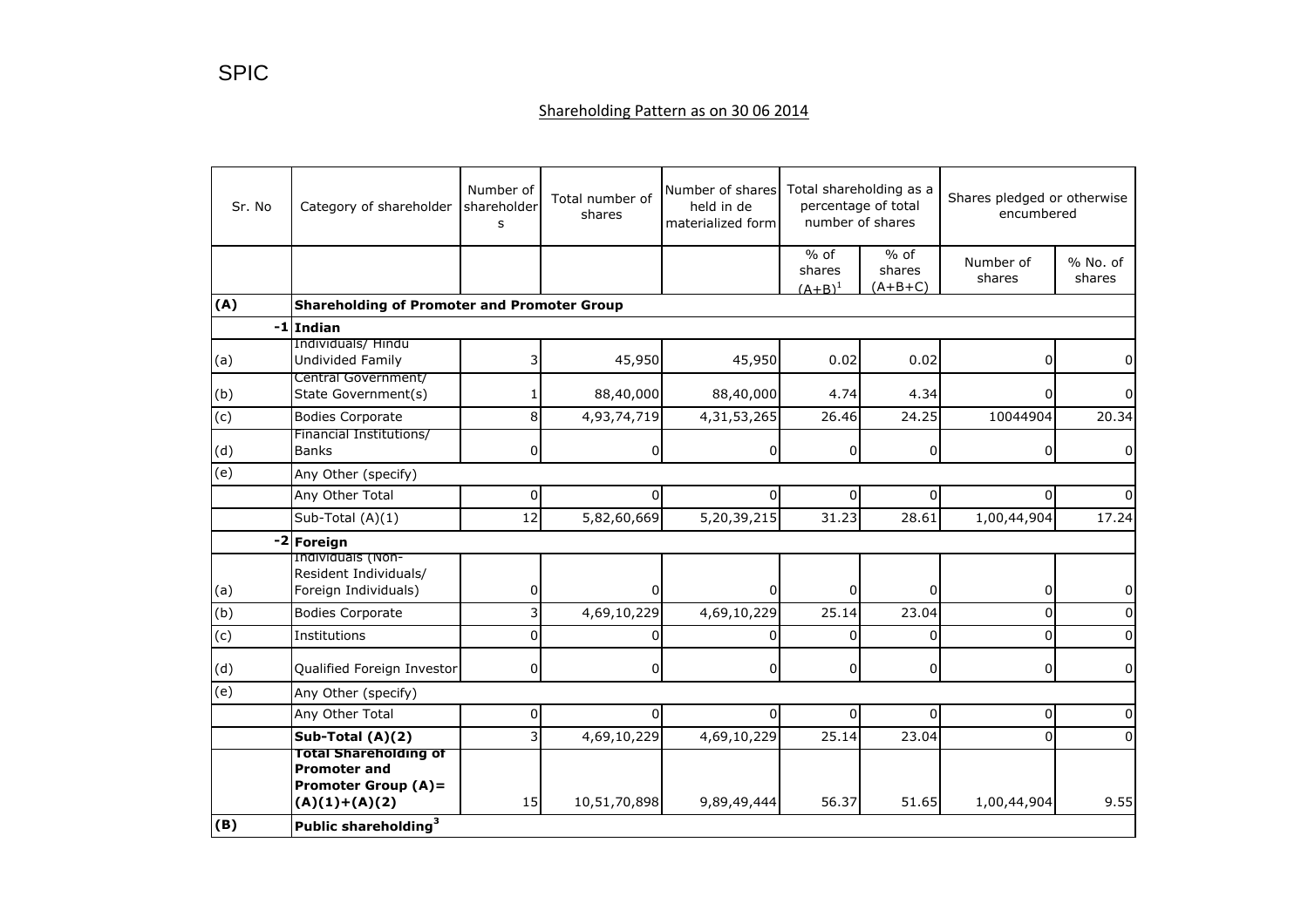|                | -1 Institutions                                                                        |                |                |                |          |                |                |              |
|----------------|----------------------------------------------------------------------------------------|----------------|----------------|----------------|----------|----------------|----------------|--------------|
| (a)            | Mutual Funds/ UTI                                                                      | 14             | 1,13,095       | 1,00,795       | 0.06     | 0.06           | $\Omega$       |              |
| (b)            | Financial Institutions/<br><b>Banks</b>                                                | 21             | 50,28,032      | 50,15,507      | 2.69     | 2.47           | 0              |              |
| (c)            | Central Government/<br>State Government(s)                                             | 0              | 0              | 0              | $\Omega$ | $\overline{0}$ | 0              | 0            |
| $\overline{d}$ | Venture Capital Funds                                                                  | $\mathbf 0$    | $\Omega$       | $\Omega$       | ΩI       | $\Omega$       | 0              | <sup>0</sup> |
| (e)            | <b>Insurance Companies</b>                                                             | $\overline{2}$ | 4,79,569       | 4,79,569       | 0.26     | 0.24           | $\mathbf 0$    |              |
| (f)            | Foreign Institutional<br>Investors                                                     | 14             | 5,72,563       | 5,64,413       | 0.31     | 0.28           | 0              | 0            |
| (g)            | Foreign Venture Capital<br>Investors                                                   | 0              |                | $\Omega$       | 0        | $\overline{0}$ | 0              | 0            |
| (h)            | Qualified Foreign Investor                                                             | $\mathbf 0$    | $\overline{0}$ | $\overline{0}$ | 0        | $\overline{0}$ | $\overline{0}$ | 0            |
| (i)            | Any Other (specify)                                                                    |                |                |                |          |                |                |              |
|                | Any Other Total                                                                        | 0              |                | 0              | 0        | $\Omega$       | 0              |              |
|                | Sub-Total (B)(1)                                                                       | 51             | 61,93,259      | 61,60,284      | 3.32     | 3.04           | $\mathbf 0$    |              |
| $-2$           | <b>Non-institutions</b>                                                                |                |                |                |          |                |                |              |
| (a)            | <b>Bodies Corporate</b>                                                                | 735            | 1,15,54,924    | 1,13,03,894    | 6.19     | 5.67           | $\overline{0}$ | $\Omega$     |
| (b)            | Individuals                                                                            |                |                |                |          |                |                |              |
| (i)            | Individual shareholders<br>holding nominal share<br>capital up to Rs. 1 lakh           | 68,268         | 3,36,85,209    | 2,90,66,344    | 18.05    | 16.54          | $\overline{0}$ | 0            |
| (i)            | Individual shareholders<br>holding nominal share<br>capital in excess of Rs. 1<br>lakh | 479            | 2,75,47,238    | 2,73,92,238    | 14.76    | 13.53          | 0              |              |
| (c)            | Qualified Foreign Investor                                                             | 0              | 0              | 0              | 0        | $\overline{0}$ | 0              | $\Omega$     |
| (d)            | Any Other (specify)                                                                    |                |                |                |          |                |                |              |
|                | <b>Trusts</b>                                                                          | 5              | 171001         | 171001         | 0.09     | 0.08           | <b>NA</b>      | <b>NA</b>    |
|                | <b>OCBs</b>                                                                            | $\overline{2}$ | 39800          | 39150          | 0.02     | 0.02           | <b>NA</b>      | <b>NA</b>    |
|                | <b>NRIS</b>                                                                            | 399            | 1417892        | 1404626        | 0.76     | 0.7            | <b>NA</b>      | <b>NA</b>    |
|                | <b>Clearing Members</b>                                                                | 140            | 793315         | 793315         | 0.43     | 0.39           | <b>NA</b>      | <b>NA</b>    |
|                | Any Other Total                                                                        | 546            | 24,22,008      | 24,08,092      | 1.3      | 1.19           | $\Omega$       | $\Omega$     |
|                | Sub-Total(B)(2)                                                                        | 70,028         | 7,52,09,379    | 7,01,70,568    | 40.31    | 36.93          | $\Omega$       | $\Omega$     |